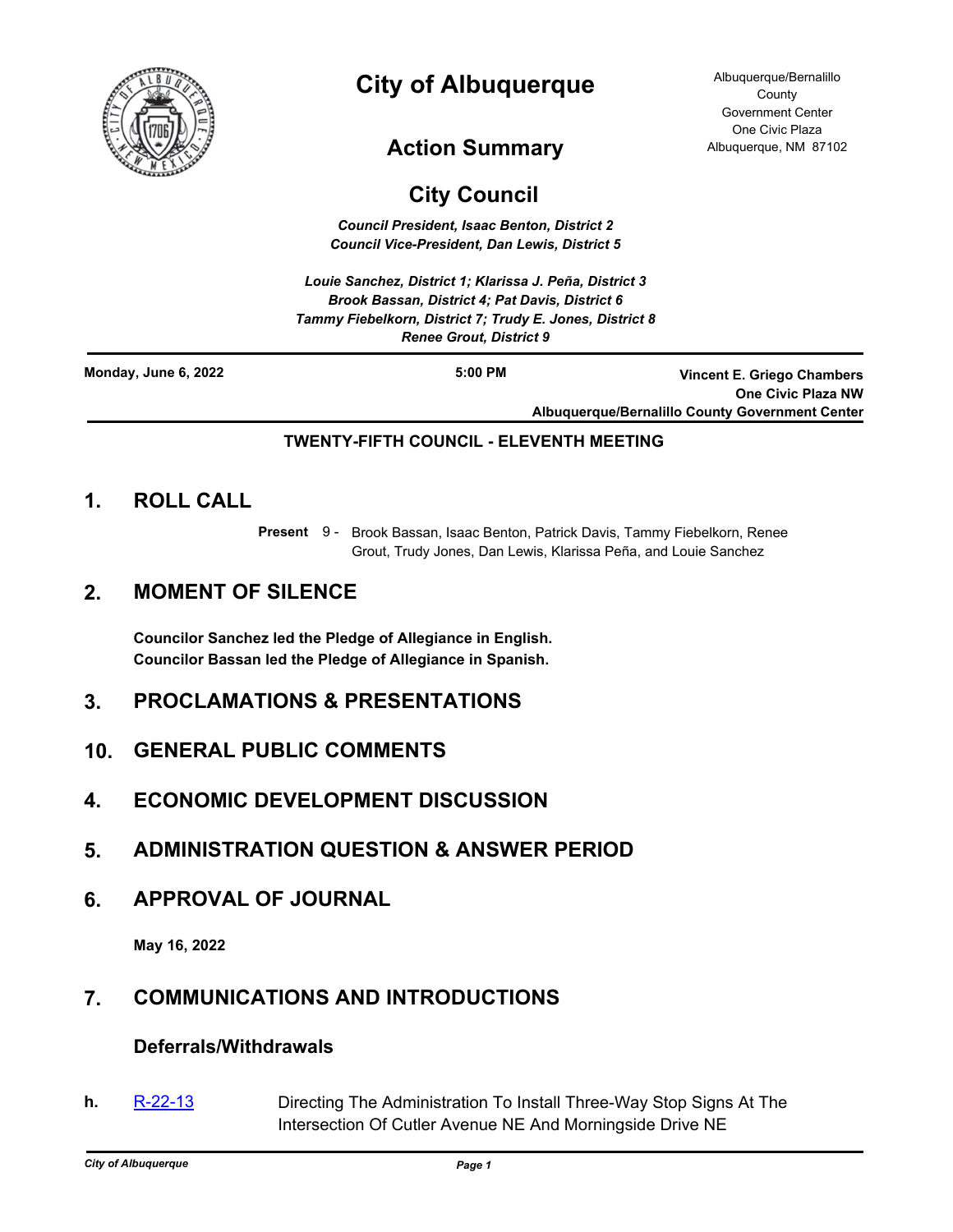#### (Fiebelkorn)

**A motion was made by Councilor Fiebelkorn that this matter be Postponed to September 7, 2022. The motion carried by the following vote:**

# **8. REPORTS OF COMMITTEES**

#### **CONSENT AGENDA: {Items may be removed at the request of any Councilor} 9.**

| EC-22-35<br>а. |          | Appointing Esteban A. Aguilar, Jr. to the position of City Attorney                                                                     |
|----------------|----------|-----------------------------------------------------------------------------------------------------------------------------------------|
|                |          | A motion was made by Vice-President Lewis that this matter be Withdrawn by<br>Administration. The motion carried by the following vote: |
|                |          | For: $9-$<br>Bassan, Benton, Davis, Fiebelkorn, Grout, Jones, Lewis, Peña, and<br>Sanchez                                               |
| b.             | EC-22-53 | Legal Department's Quarterly Litigation Report for the 2nd Quarter of FY<br>2022 (Greater than 10,000)                                  |
|                |          | A motion was made by Vice-President Lewis that this matter be Receipt Be<br>Noted. The motion carried by the following vote:            |
|                |          | For: $9-$<br>Bassan, Benton, Davis, Fiebelkorn, Grout, Jones, Lewis, Peña, and<br>Sanchez                                               |
| c.             | EC-22-65 | Lease Agreement between the Albuquerque Hispano Chamber of<br>Commerce, and the City of Albuquerque                                     |
|                |          | A motion was made by Vice-President Lewis that this matter be Approved. The<br>motion carried by the following vote:                    |
|                |          | For: $9-$<br>Bassan, Benton, Davis, Fiebelkorn, Grout, Jones, Lewis, Peña, and<br>Sanchez                                               |
| е.             | EC-22-80 | Mayor's appointment of Mr. Joseph Greenberg to the Youth Advisory<br>Council                                                            |
|                |          | A motion was made by Vice-President Lewis that this matter be Confirmed.<br>The motion carried by the following vote:                   |
|                |          | For: $9-$<br>Bassan, Benton, Davis, Fiebelkorn, Grout, Jones, Lewis, Peña, and<br>Sanchez                                               |
| f.             | EC-22-81 | Mayor's appointment of Ms. Noor Ali to the Youth Advisory Council                                                                       |
|                |          | A motion was made by Vice-President Lewis that this matter be Confirmed.<br>The motion carried by the following vote:                   |
|                |          | For: $9-$<br>Bassan, Benton, Davis, Fiebelkorn, Grout, Jones, Lewis, Peña, and                                                          |

Sanchez

For: 9 - Bassan, Benton, Davis, Fiebelkorn, Grout, Jones, Lewis, Peña, and Sanchez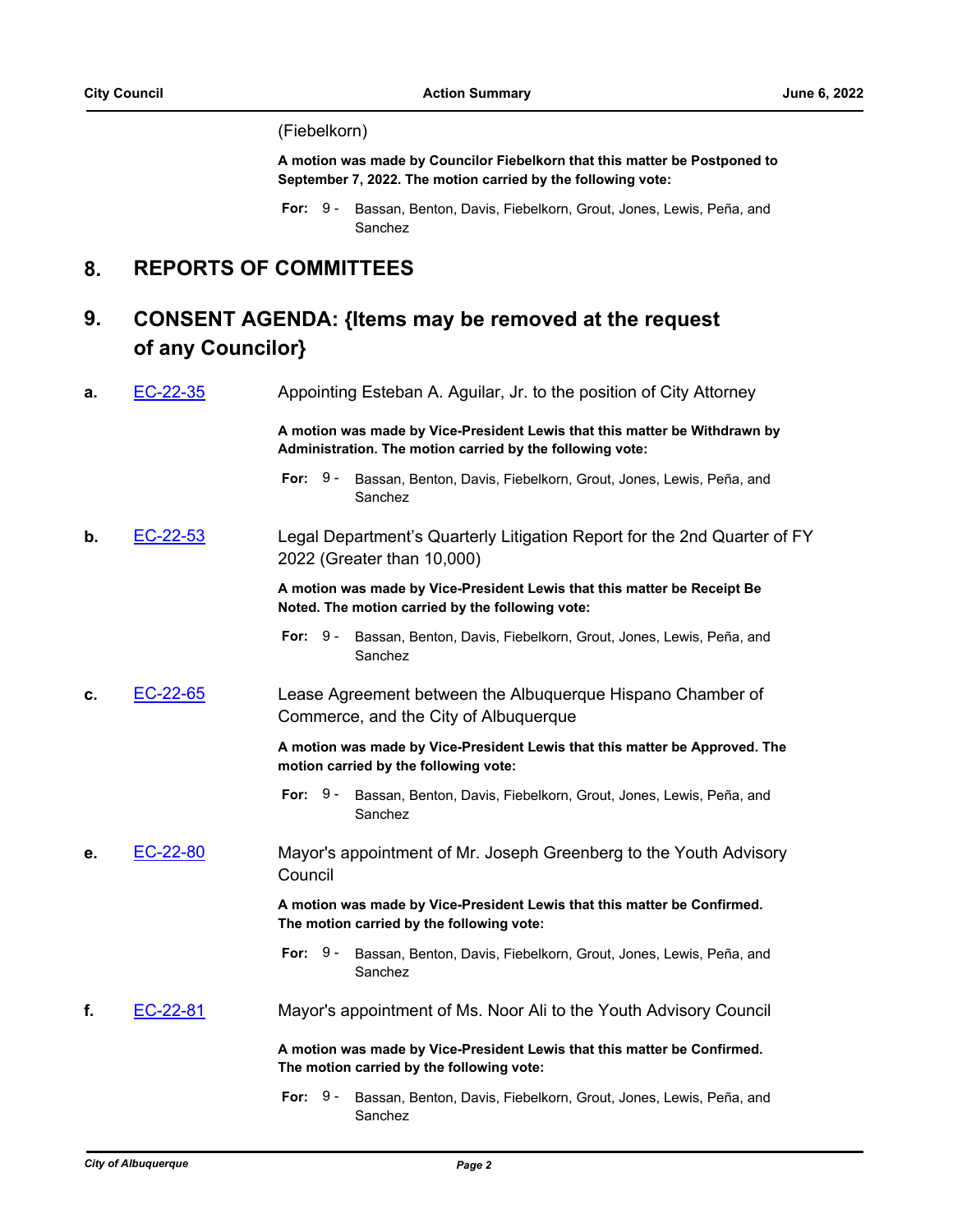|    | <b>City Council</b> | <b>Action Summary</b><br>June 6, 2022                                                                                                                                                                                                                       |
|----|---------------------|-------------------------------------------------------------------------------------------------------------------------------------------------------------------------------------------------------------------------------------------------------------|
| g. | EC-22-82            | Mayor's Recommendation of Engineering Consultants for City Wide<br><b>On-Call Engineering Services</b>                                                                                                                                                      |
|    |                     | A motion was made by Vice-President Lewis that this matter be Approved. The<br>motion carried by the following vote:                                                                                                                                        |
|    |                     | For: $9-$<br>Bassan, Benton, Davis, Fiebelkorn, Grout, Jones, Lewis, Peña, and<br>Sanchez                                                                                                                                                                   |
| h. | EC-22-83            | Mayor's Recommendation of Airfield Engineering Consultants for<br>On-Call Services for the Aviation Department at the Albuquerque<br>International Sunport and Double Eagle II Airport                                                                      |
|    |                     | A motion was made by Vice-President Lewis that this matter be Approved. The<br>motion carried by the following vote:                                                                                                                                        |
|    |                     | For: $9-$<br>Bassan, Benton, Davis, Fiebelkorn, Grout, Jones, Lewis, Peña, and<br>Sanchez                                                                                                                                                                   |
| i. | EC-22-84            | Approval of Greater Albuquerque Housing Partnership's use of<br>Community Development Block Grant funds in the total amount of<br>\$471,389.00 to conduct sewer/water, sidewalk, and street infrastructure<br>improvements for the Hiland Plaza Development |
|    |                     | A motion was made by Vice-President Lewis that this matter be Approved. The<br>motion carried by the following vote:                                                                                                                                        |
|    |                     | For: $9-$<br>Bassan, Benton, Davis, Fiebelkorn, Grout, Jones, Lewis, Peña, and<br>Sanchez                                                                                                                                                                   |
| j. | EC-22-86            | Mayor's appointment of Ms. Julia Wolfe to the Youth Advisory Council                                                                                                                                                                                        |
|    |                     | A motion was made by Vice-President Lewis that this matter be Confirmed.<br>The motion carried by the following vote:                                                                                                                                       |
|    |                     | For: $9-$<br>Bassan, Benton, Davis, Fiebelkorn, Grout, Jones, Lewis, Peña, and<br>Sanchez                                                                                                                                                                   |
| k. | $OC-22-9$           | Appointment of Mr. Greg Jackson to the Civilian Police Oversight<br><b>Agency Board</b>                                                                                                                                                                     |
|    |                     | A motion was made by Vice-President Lewis that this matter be Confirmed.<br>The motion carried by the following vote:                                                                                                                                       |
|    |                     | For: $9-$<br>Bassan, Benton, Davis, Fiebelkorn, Grout, Jones, Lewis, Peña, and<br>Sanchez                                                                                                                                                                   |
| L. | OC-22-10            | Appointment of Mr. Rashad Raynor to the Civilian Police Oversight<br><b>Agency Board</b>                                                                                                                                                                    |
|    |                     | A motion was made by Vice-President Lewis that this matter be Confirmed.<br>The motion carried by the following vote:                                                                                                                                       |
|    |                     | For: $9-$<br>Bassan, Benton, Davis, Fiebelkorn, Grout, Jones, Lewis, Peña, and<br>Sanchez                                                                                                                                                                   |
| m. | $O-22-23$           | Adopting A Uniform Administrative Code And Technical Codes                                                                                                                                                                                                  |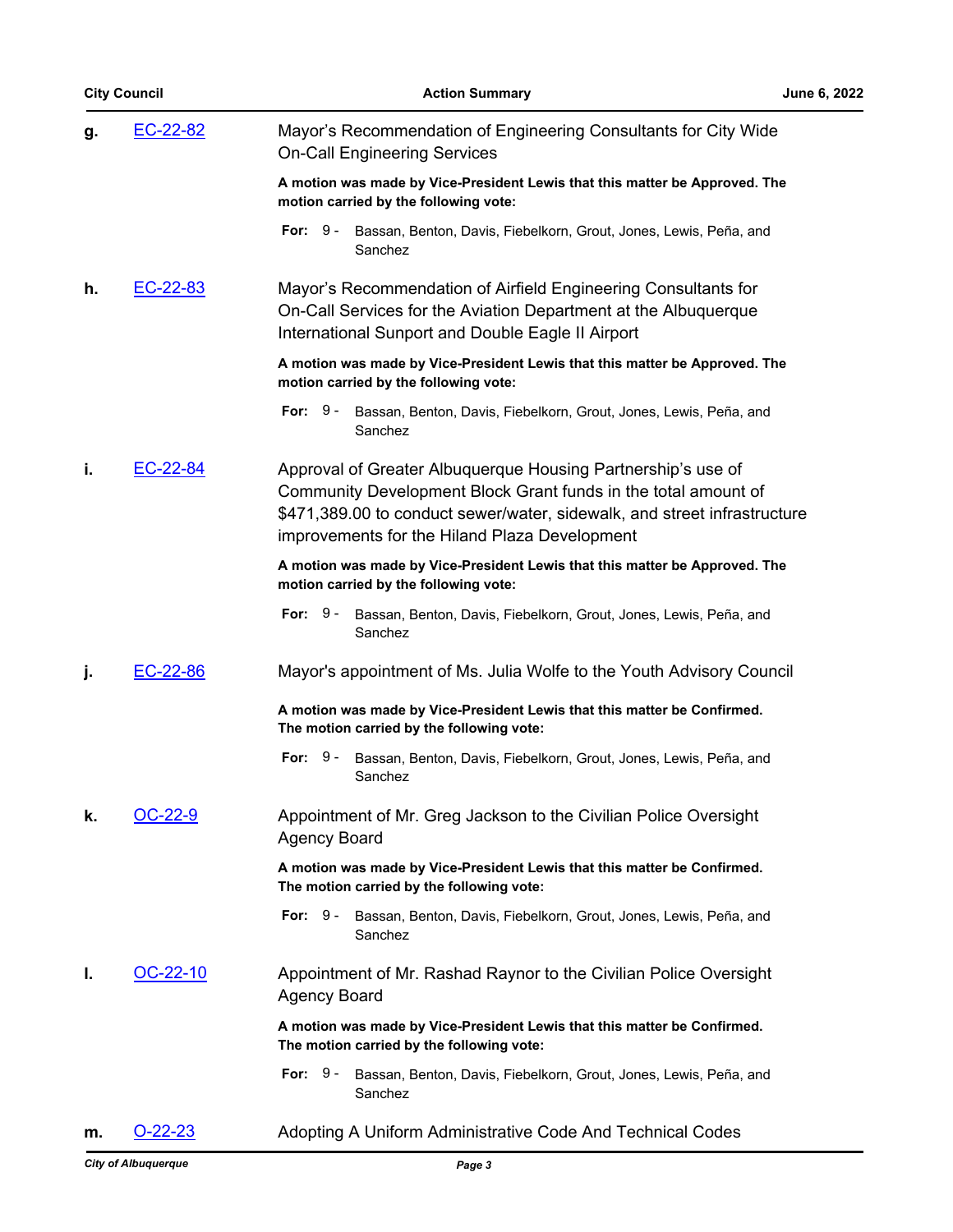Prescribing Minimum Standards Regulating The Construction, Alteration, Moving, Repair And Use And Occupancies Of Buildings And Structures And Building Service Equipment And Installations Including Plumbing, Swimming Pools, Electrical, Mechanical, Signs, Solar, Energy Conservation, Building Conservation And The Abatement Of Dangerous Buildings Within The City Of Albuquerque; Providing For The Issuance Of Permits And Collecting Fees Therefore; Repealing Chapter 14, Article 1, ROA 1994, The Present Uniform Administrative Code And Technical Codes Including The Building Code, The Plumbing Code, The Swimming Pool Code, The Mechanical Code, The Solar Energy Code, The Electrical Code, Providing For Penalties For Violation Of The Code (Jones, by request)

**A motion was made by Vice-President Lewis that this matter be Passed. The motion carried by the following vote:**

- For: 9 Bassan, Benton, Davis, Fiebelkorn, Grout, Jones, Lewis, Peña, and Sanchez
- **n.** [R-22-22](http://cabq.legistar.com/gateway.aspx?m=l&id=/matter.aspx?key=12876) **Establishing Priorities For The 2023 Capital Improvements Plan;** Defining The Criteria To Be Used In Rating Project Proposals; Assigning Weights To The Criteria; Allocating Amounts For Different Purposes Within The 2023 General Obligation Bond Program (Benton, Bassan, Davis)

**A motion was made by Vice-President Lewis that this matter be Passed. The motion carried by the following vote:**

- For: 9 Bassan, Benton, Davis, Fiebelkorn, Grout, Jones, Lewis, Peña, and Sanchez
- **p.** [R-22-40](http://cabq.legistar.com/gateway.aspx?m=l&id=/matter.aspx?key=12939) Approving And Authorizing The Acceptance Of Grant Funds From The Department Of Commerce Minority Business Development Agency And Providing An Appropriation To The Economic Development Department For Fiscal Year 2023 (Peña, by request)

**A motion was made by Vice-President Lewis that this matter be Passed. The motion carried by the following vote:**

For: 9 - Bassan, Benton, Davis, Fiebelkorn, Grout, Jones, Lewis, Peña, and Sanchez

## **13. APPROVALS**

**o.** [R-22-39](http://cabq.legistar.com/gateway.aspx?m=l&id=/matter.aspx?key=12938) Amending The Adopted Capital Improvement Program For The City Of Albuquerque - Aviation Department By Appropriating Funds For Investment Income And Passenger Facility Charge Revenues, And Transferring Funds Between Existing Projects, Closing Projects, Approving New Projects, And Accepting Grant Funding (Davis, by request)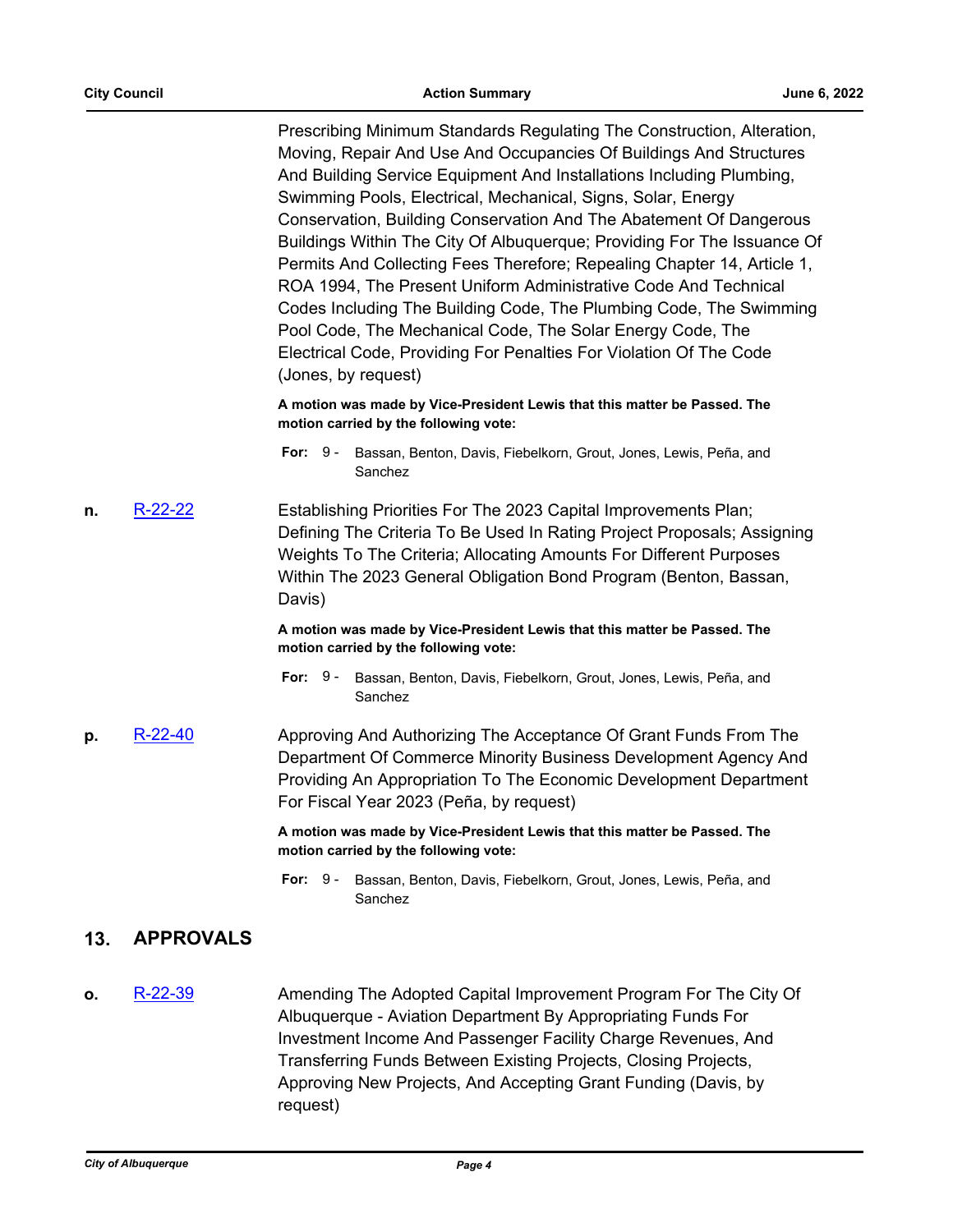**A motion was made by Vice-President Lewis that this matter be Passed. The motion carried by the following vote:**

- For: 9 Bassan, Benton, Davis, Fiebelkorn, Grout, Jones, Lewis, Peña, and Sanchez
- **d.** [EC-22-66](http://cabq.legistar.com/gateway.aspx?m=l&id=/matter.aspx?key=12893) Revenue & Expense Report for Second Quarter Fiscal Year 2022 and Quarterly Savings Use Report

**A motion was made by Councilor Sanchez that this matter be Postponed to June 22, 2022. The motion carried by the following vote:**

**For:** 7 - Bassan, Benton, Grout, Jones, Lewis, Peña, and Sanchez

**Against:** 2 - Davis, and Fiebelkorn

## **11. ANNOUNCEMENTS**

# **12. PUBLIC HEARINGS: {Appeals, SAD Protest Hearings}**

## **13. APPROVALS: {Contracts, Agreements, and Appointments}**

**\*a.** [EC-22-93](http://cabq.legistar.com/gateway.aspx?m=l&id=/matter.aspx?key=12960) Approval of Unallocated Emergency Solutions Grant (ESG) Match and Entitlement Funds as listed in the Second and Third Substantial Amendments of the HUD 2021 Action Plan

> **A motion was made by President Benton that this matter be Approved. The motion carried by the following vote:**

**For:** Bassan, Benton, Davis, Fiebelkorn, Grout, Jones, Lewis, Peña, and **Sanchez** For:  $9 -$ 

## **14. FINAL ACTIONS**

**f.** [O-22-25](http://cabq.legistar.com/gateway.aspx?m=l&id=/matter.aspx?key=12921) F/S Authorizing The Issuance And Sale Of The City Of Albuquerque, New Mexico Gross Receipts Tax Improvement Revenue Bonds In One Or More Series In An Aggregate Principal Amount Not To Exceed \$100,000,000 To Finance The (1) Cost Of Designing, Developing, Constructing, Reconstructing, Rehabilitating, Renovating, Modernizing, Signing, Enhancing And Otherwise Improving Certain Capital Improvements, Including Road Infrastructure, Recreational Facilities, Affordable Housing, Public Safety, Property Acquisition And Public Buildings, And (2) Paying Expenses Related To Issuance Of The Bonds; Providing For The Payment Of The Series 2022 Bonds From Certain Gross Receipts Tax Revenues; Providing For The Collection Of Certain Gross Receipts Taxes; Approving The Delegation Of Authority To Make Certain Determinations Regarding The Sale Of The Series 2022 Bonds Pursuant To The Supplemental Public Securities Act; Providing For The Terms And Other Details Concerning The Series 2022 Bonds; Providing For Certain Documents Pertaining To The Series 2022 Bonds; Ratifying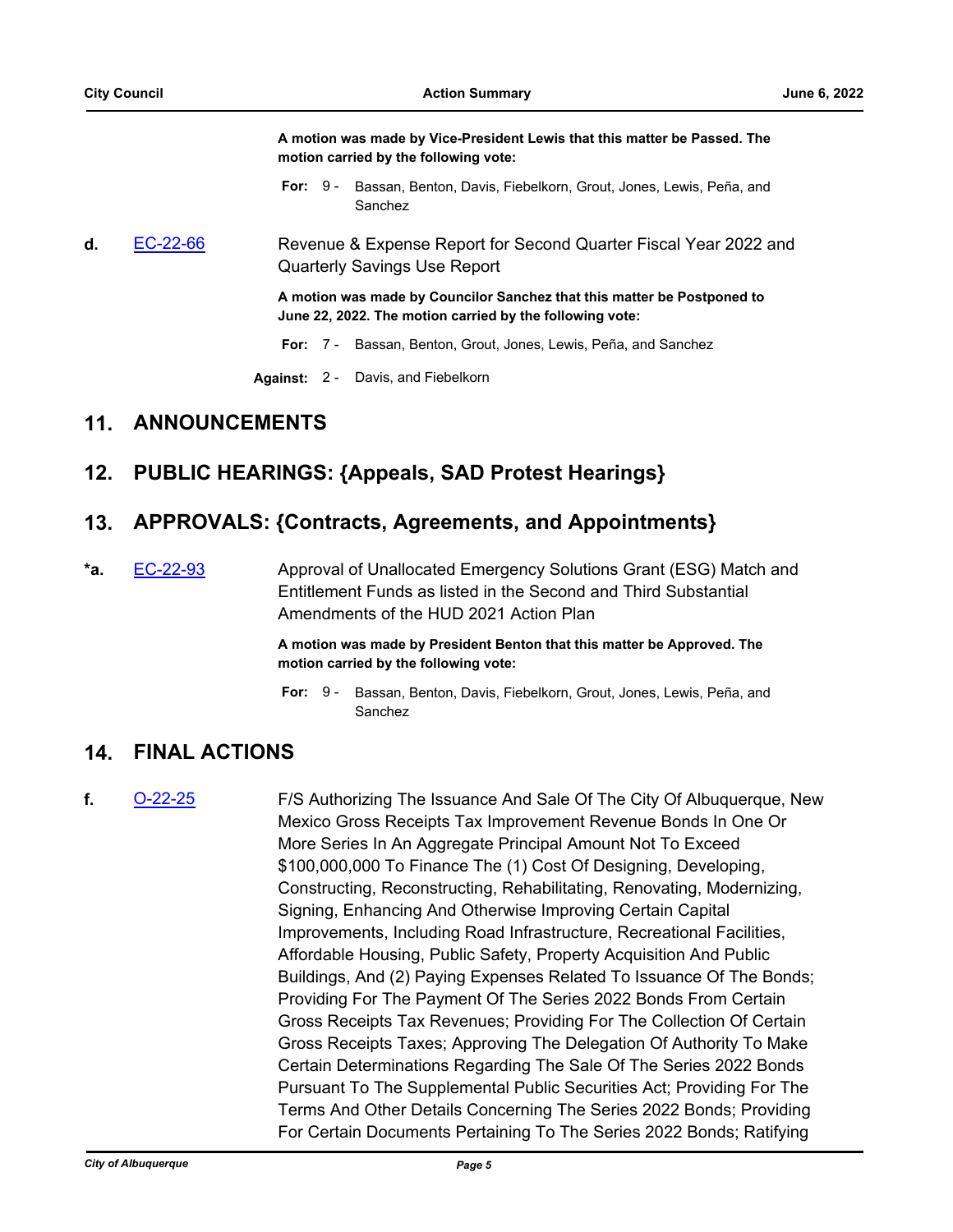Action Previously Taken; Repealing All Actions Inconsistent With This Ordinance; Authorizing The Taking Of Other Actions In Connection With The Issue And Sale Of The Series 2022 Bonds (Bassan, Benton, Lewis)

**A motion was made by Vice-President Lewis that this matter be Substituted. The motion carried by the following vote:**

For: 9 - Bassan, Benton, Davis, Fiebelkorn, Grout, Jones, Lewis, Peña, and Sanchez

**A motion was made by Vice-President Lewis that this matter be Passed as Substituted. The motion carried by the following vote:**

**For:** Bassan, Benton, Davis, Fiebelkorn, Grout, Jones, Lewis, Peña, and Sanchez For:  $9 -$ 

**g.** [R-22-34](http://cabq.legistar.com/gateway.aspx?m=l&id=/matter.aspx?key=12922) C/S Amending The Adopted Capital Implementation Program Of The City Of Albuquerque By Approving New Projects From The Proceeds Of City Of Albuquerque, New Mexico Gross Receipts Tax Improvement Revenue Bonds Series 2022 (Benton, Lewis)

#### **A motion was made by President Benton that this matter be Passed. The motion carried by the following vote:**

- For: 9 Bassan, Benton, Davis, Fiebelkorn, Grout, Jones, Lewis, Peña, and Sanchez
- **a.** [O-22-16](http://cabq.legistar.com/gateway.aspx?m=l&id=/matter.aspx?key=12859) C/S Amending The Albuquerque Human Rights Ordinance To Prohibit Discrimination Based On Source Of Income; Making Appropriations For A Study, To Develop And Distribute Educational Materials, And To Support Housing Agencies Completing Housing Inspections (Davis, Bassan)

**A motion was made by Councilor Bassan that this matter be Amended. Councilor Bassan moved Amendment No. 1. The motion carried by the following vote:**

**For:** 8 - Bassan, Benton, Davis, Fiebelkorn, Grout, Jones, Lewis, and Peña

**Against:** 1 - Sanchez

**A motion was made by Councilor Bassan that this matter be Amended. Councilor Bassan moved Amendment No. 2. The motion carried by the following vote:**

- **For:** 5 Bassan, Benton, Davis, Fiebelkorn, and Peña
- **Against:** 4 Grout, Jones, Lewis, and Sanchez

**A motion was made by Vice-President Lewis that this matter be Postponed as Amended to September 7, 2022. The motion failed by the following vote:**

- **For:** 4 Grout, Jones, Lewis, and Sanchez
- **Against:** 5 Bassan, Benton, Davis, Fiebelkorn, and Peña

**A motion was made by Councilor Davis that this matter be Passed as Amended. The motion carried by the following vote:**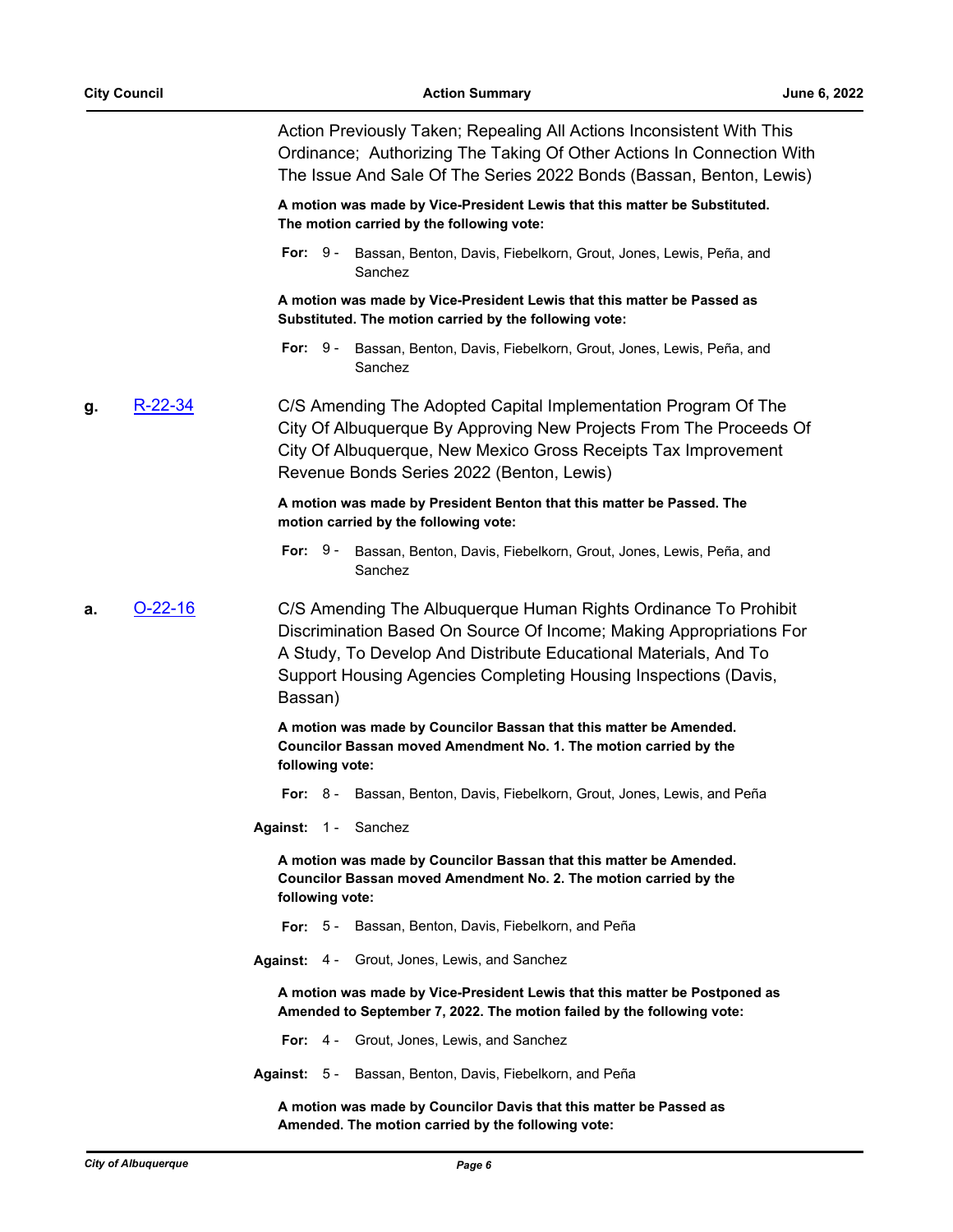**For:** 5 - Bassan, Benton, Davis, Fiebelkorn, and Peña

**Against:** 4 - Grout, Jones, Lewis, and Sanchez

#### **j.** [R-22-36](http://cabq.legistar.com/gateway.aspx?m=l&id=/matter.aspx?key=12935) Directing The City Administration To Develop Operating Procedures For Safe Outdoor Spaces (Fiebelkorn, Benton, Davis)

**A motion was made by Councilor Fiebelkorn that this matter be Postponed to June 22, 2022. The motion carried by the following vote:**

**For:** 8 - Bassan, Benton, Fiebelkorn, Grout, Jones, Lewis, Peña, and Sanchez

#### **Excused:** 1 - Davis

**b. [O-22-10](http://cabq.legistar.com/gateway.aspx?m=l&id=/matter.aspx?key=12818)** Adopting Citywide Text Amendments To The Integrated Development Ordinance §14-16 For The 2021 IDO Annual Update; And Adopting Text Amendments For A Small Mapped Area, The Old Town Historic Protection Overlay Zone (HPO-5) (Benton and Jones, by request)

> **A motion was made by Councilor Jones that this matter be Amended. Councilor Jones moved Amendment No. 1 (B11). The motion carried by the following vote:**

**For:** 7 - Bassan, Benton, Davis, Grout, Jones, Lewis, and Sanchez

**Against:** 2 - Fiebelkorn, and Peña

**A motion was made by Councilor Peña that this matter be Amended. Councilor Peña moved Amendment No. 2 (B13). The motion carried by the following vote:**

**For:** 8 - Bassan, Benton, Davis, Fiebelkorn, Jones, Lewis, Peña, and Sanchez

**Against:** 1 - Grout

 **A motion was made by Councilor Peña that this matter be Amended. Councilor Peña moved Amendment No. 3 (B21). Councilor Peña withdrew her motion.**

 **A motion was made by Councilor Peña that this matter be Amended. Councilor Peña moved Amendment No. 4 (B27). Councilor Peña withdrew her motion.**

**A motion was made by Vice-President Lewis that this matter be Amended. Vice-President Lewis moved Amendment No. 5 (B28). The motion carried by the following vote:**

**For:** 8 - Bassan, Benton, Davis, Grout, Jones, Lewis, Peña, and Sanchez

**Against:** 1 - Fiebelkorn

**A motion was made by Councilor Grout that this matter be Amended. Councilor Grout moved Amendment No. 6 (B29). The motion failed by the following vote:**

**For:** 4 - Grout, Lewis, Peña, and Sanchez

**Against:** 5 - Bassan, Benton, Davis, Fiebelkorn, and Jones

**A motion was made by Councilor Bassan that this matter be Amended. Councilor Bassan moved Amendment No. 7 (B2).The motion failed by the**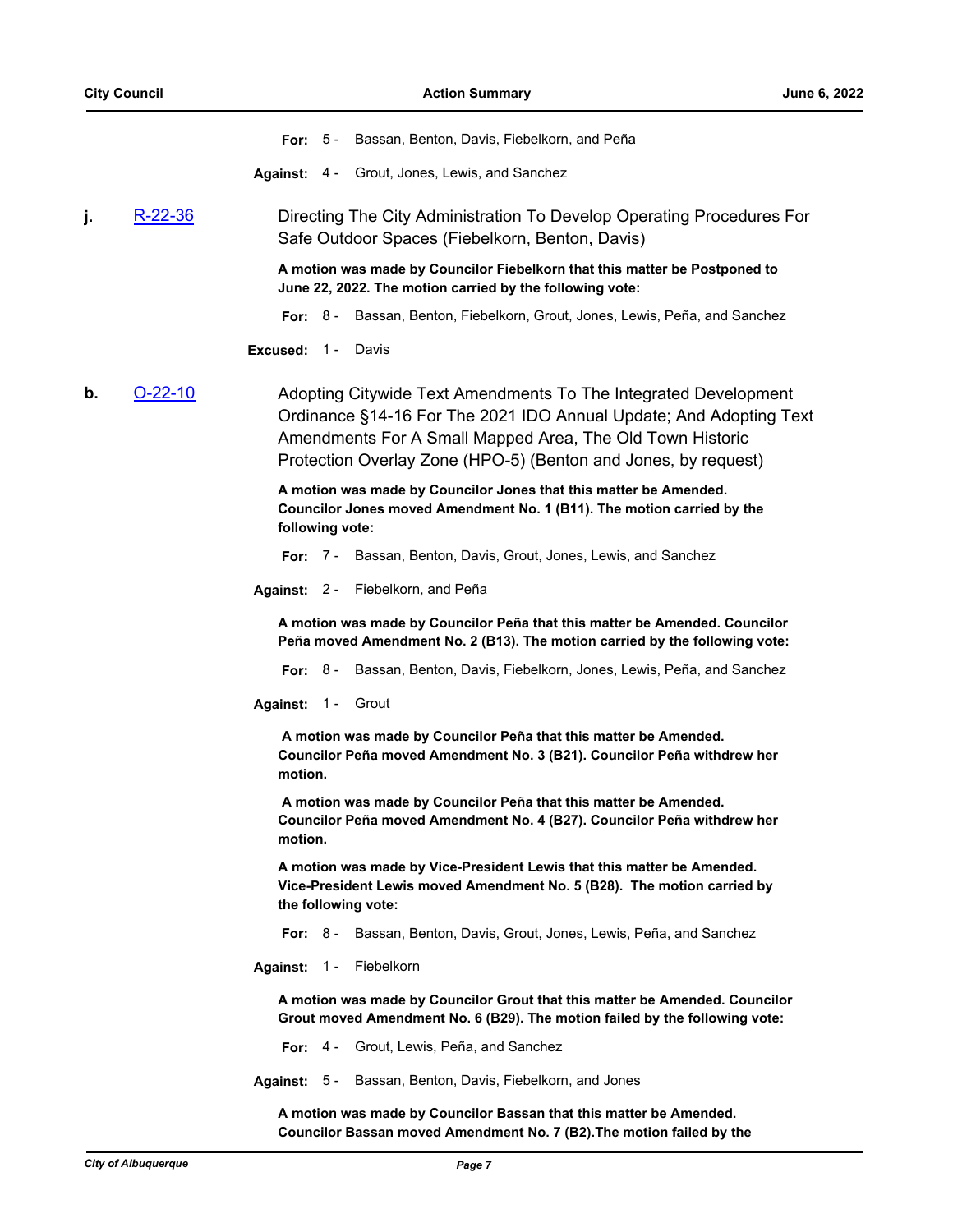#### **following vote:**

- **For:** 3 Bassan, Davis, and Fiebelkorn
- **Against:** 6 Benton, Grout, Jones, Lewis, Peña, and Sanchez

**A motion was made by Councilor Davis to extend the meeting to 11:30 p.m. The motion carried by the following vote:**

**For:** Bassan, Benton, Davis, Fiebelkorn, Grout, Jones, Lewis, Peña, and Sanchez For:  $9 -$ 

**b. [O-22-10](http://cabq.legistar.com/gateway.aspx?m=l&id=/matter.aspx?key=12818)** Adopting Citywide Text Amendments To The Integrated Development Ordinance §14-16 For The 2021 IDO Annual Update; And Adopting Text Amendments For A Small Mapped Area, The Old Town Historic Protection Overlay Zone (HPO-5) (Benton and Jones, by request)

> **A motion was made by President Benton that this matter be Amended. President Benton moved Amendment No. 8 (B7).**

**A motion was made by Councilor Davis that this matter be Amended. Councilor Davis moved Amendment No. 1 to Amendment No. 8. The motion failed by the following vote:**

**For:** 3 - Benton, Davis, and Peña

**Against:** 6 - Bassan, Fiebelkorn, Grout, Jones, Lewis, and Sanchez

**A motion was made by President Benton that this matter be Amended. President Benton moved Amendment No. 8 (B7). The motion failed by the following vote:**

**For:** 4 - Benton, Fiebelkorn, Peña, and Sanchez

**Against:** 5 - Bassan, Davis, Grout, Jones, and Lewis

**A motion was made by President Benton that this matter be Amended. President Benton moved Amendment No. 9 (B16). The motion carried by the following vote:**

**For:** 7 - Bassan, Benton, Davis, Fiebelkorn, Jones, Peña, and Sanchez

**Against:** 2 - Grout, and Lewis

**A motion was made by Councilor Peña that this matter be Amended. Councilor Peña moved Amendment No. 10 (B17). The motion failed by the following vote:**

**For:** 3 - Grout, Peña, and Sanchez

**Against:** 6 - Bassan, Benton, Davis, Fiebelkorn, Jones, and Lewis

**A motion was made by President Benton that this matter be Amended. President Benton moved Amendment No. 11 (B18).**

**A motion was made by Vice-President Lewis that this matter be Amended. Vice-President moved Amendment No. 1 to Amendment No. 11. Vice-President Lewis withdrew his motion.**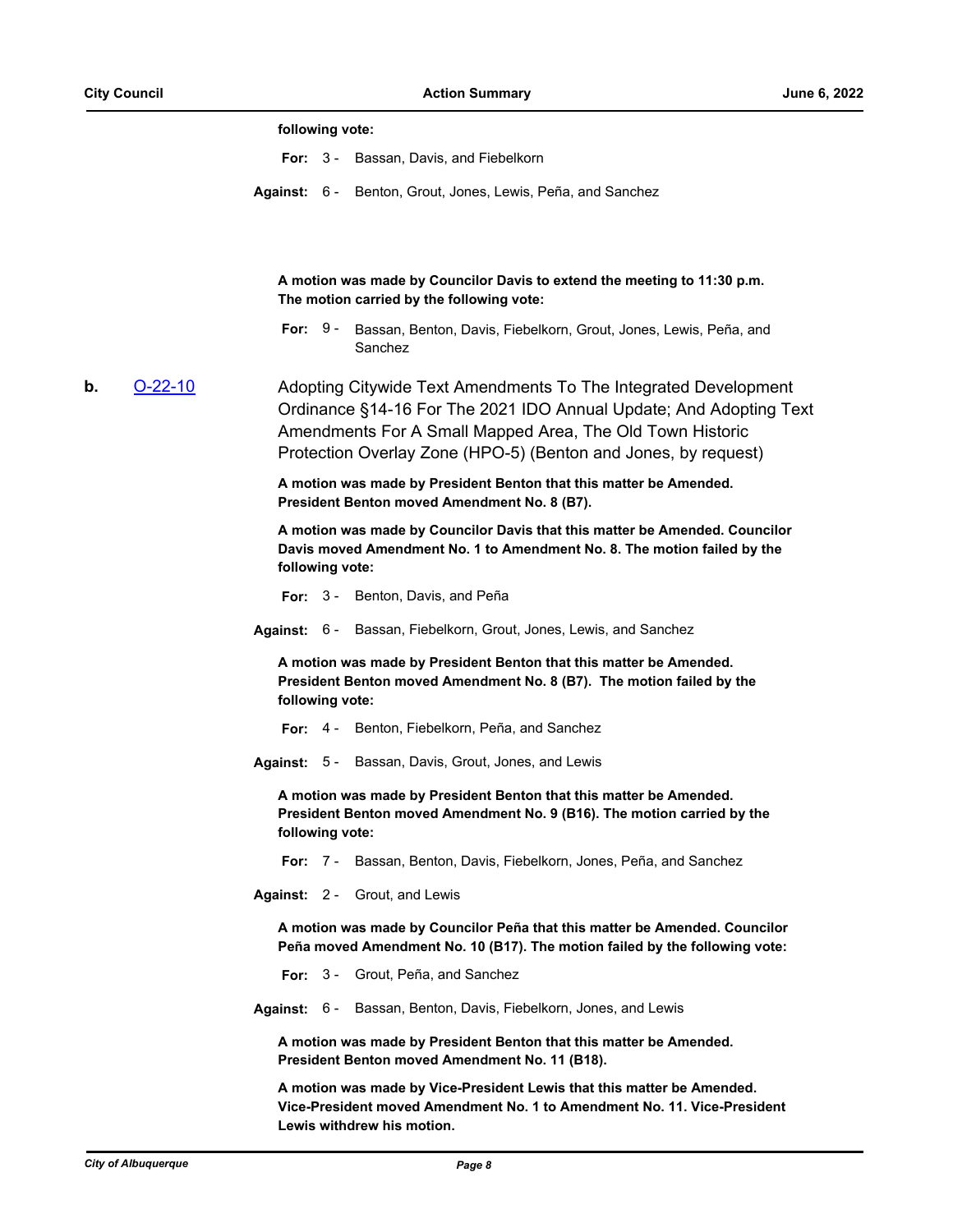**A motion was made by President Benton that this matter be Amended. President Benton moved Amendment No. 11 (B18). The motion failed by the following vote:**

- **For:** 4 Bassan, Benton, Davis, and Peña
- **Against:** 5 Fiebelkorn, Grout, Jones, Lewis, and Sanchez

**A motion was made by President Benton that this matter be Amended. President Benton moved Amendment No. 12 (B19). The motion carried by the following vote:**

- **For:** 5 Bassan, Benton, Davis, Peña, and Sanchez
- **Against:** 4 Fiebelkorn, Grout, Jones, and Lewis

**A motion was made by Councilor Fiebelkorn that this matter be Amended. Councilor Fiebelkorn moved Amendment No. 13 (B20). The motion failed by the following vote:**

- **For:** 3 Bassan, Benton, and Fiebelkorn
- **Against:** 6 Davis, Grout, Jones, Lewis, Peña, and Sanchez

**A motion was made by Councilor Davis that this matter be Amended. Councilor Davis moved Amendment No. 14 (B22). The motion failed by the following vote:**

**For:** 3 - Davis, Peña, and Sanchez

**Against:** 6 - Bassan, Benton, Fiebelkorn, Grout, Jones, and Lewis

**A motion was made by Councilor Sanchez that this matter be Amended. Councilor Sanchez moved Amendment No. 15 (B23). The motion failed by the following vote:**

- **For:** 4 Grout, Lewis, Peña, and Sanchez
- **Against:** 5 Bassan, Benton, Davis, Fiebelkorn, and Jones

**A motion was made by Councilor Sanchez that this matter be Amended. Councilor Sanchez moved Amendment No. 16 (B24). The motion failed by the following vote:**

- **For:** 3 Grout, Lewis, and Sanchez
- **Against:** 6 Bassan, Benton, Davis, Fiebelkorn, Jones, and Peña

**A motion was made by Councilor Sanchez that this matter be Amended. Councilor Sanchez moved Amendment No. 17 (B25). The motion carried by the following vote:**

- **For:** 5 Grout, Jones, Lewis, Peña, and Sanchez
- **Against:** 4 Bassan, Benton, Davis, and Fiebelkorn

**A motion was made by Councilor Sanchez that this matter be Amended. Councilor Sanchez moved Amendment No. 18 (B26).**

**A motion was made by Councilor Davis that this matter be Amended. Councilor Davis moved Amendment No. 1 to Amendment No. 18.**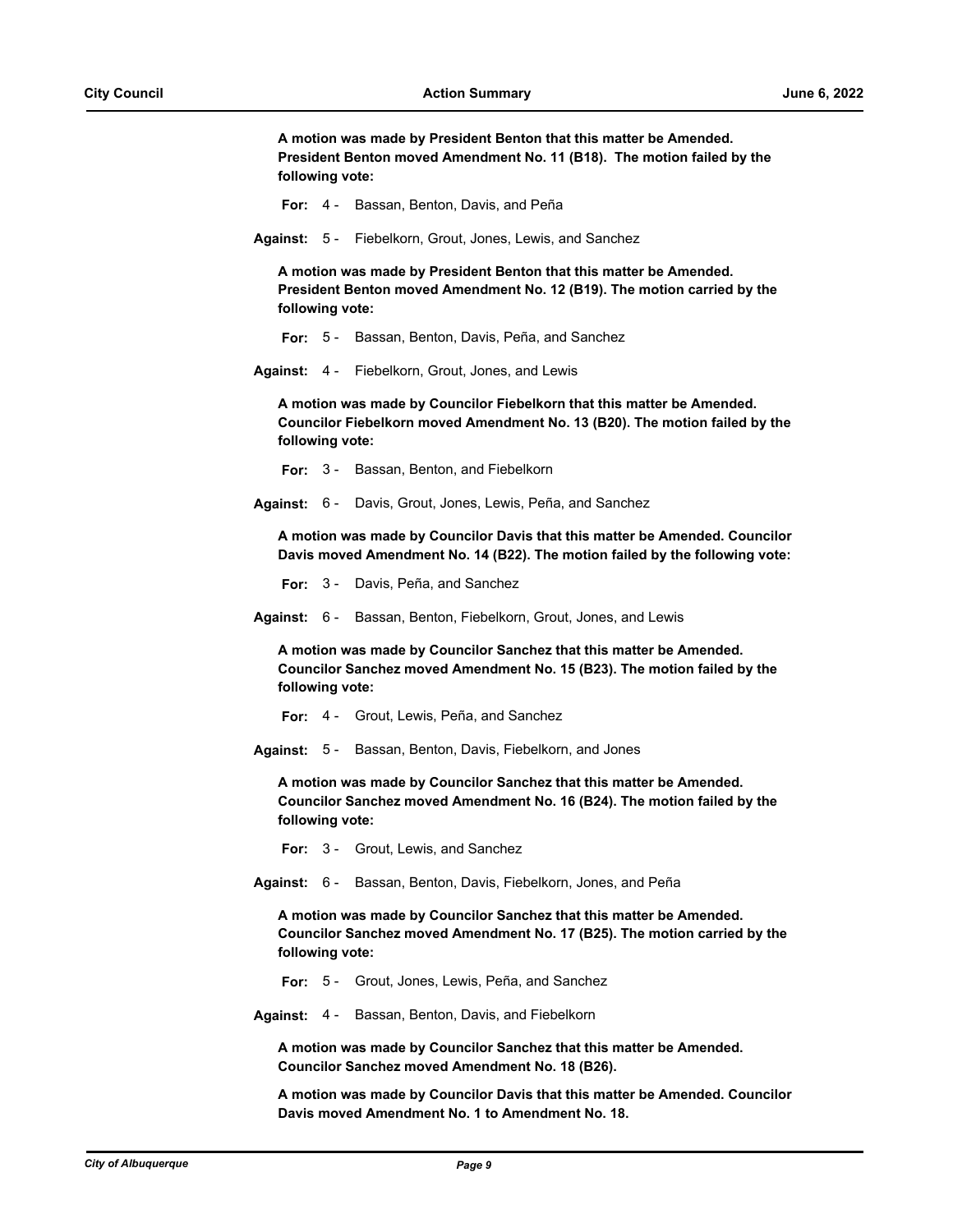**A motion was made by Councilor Sanchez to appeal the decision of the Chair to not allow further comment on Amendment No. 1 to Amendment No. 18. The motion failed by the following vote:**

- **For:** 3 Grout, Lewis, and Sanchez
- **Against:** 6 Bassan, Benton, Davis, Fiebelkorn, Jones, and Peña

**b. [O-22-10](http://cabq.legistar.com/gateway.aspx?m=l&id=/matter.aspx?key=12818)** Adopting Citywide Text Amendments To The Integrated Development Ordinance §14-16 For The 2021 IDO Annual Update; And Adopting Text Amendments For A Small Mapped Area, The Old Town Historic Protection Overlay Zone (HPO-5) (Benton and Jones, by request)

> **A motion was made by Councilor Davis that this matter be Amended. Councilor Davis moved Amendment No. 1 to Amendment No. 18. The motion failed by the following vote:**

**For:** 2 - Davis, and Fiebelkorn

**Against:** 7 - Bassan, Benton, Grout, Jones, Lewis, Peña, and Sanchez

**A motion was made by Councilor Sanchez that this matter be Amended. Councilor Sanchez moved Amendment No. 18 (B26). The motion failed by the following vote:**

- **For:** 3 Grout, Lewis, and Sanchez
- **Against:** 6 Bassan, Benton, Davis, Fiebelkorn, Jones, and Peña

**A motion was made by President Benton to extend the meeting to 11:45 p.m. The motion carried by the following vote:**

For: 9 - Bassan, Benton, Davis, Fiebelkorn, Grout, Jones, Lewis, Peña, and Sanchez

**A motion was made by Councilor Jones to reconsider Amendment No. 11 (B18). The motion carried by the following vote:**

**For:** 5 - Bassan, Benton, Davis, Grout, and Jones

**Against:** 4 - Fiebelkorn, Lewis, Peña, and Sanchez

**b. [O-22-10](http://cabq.legistar.com/gateway.aspx?m=l&id=/matter.aspx?key=12818)** Adopting Citywide Text Amendments To The Integrated Development Ordinance §14-16 For The 2021 IDO Annual Update; And Adopting Text Amendments For A Small Mapped Area, The Old Town Historic Protection Overlay Zone (HPO-5) (Benton and Jones, by request)

**A motion was made by President Benton that this matter be Amended.**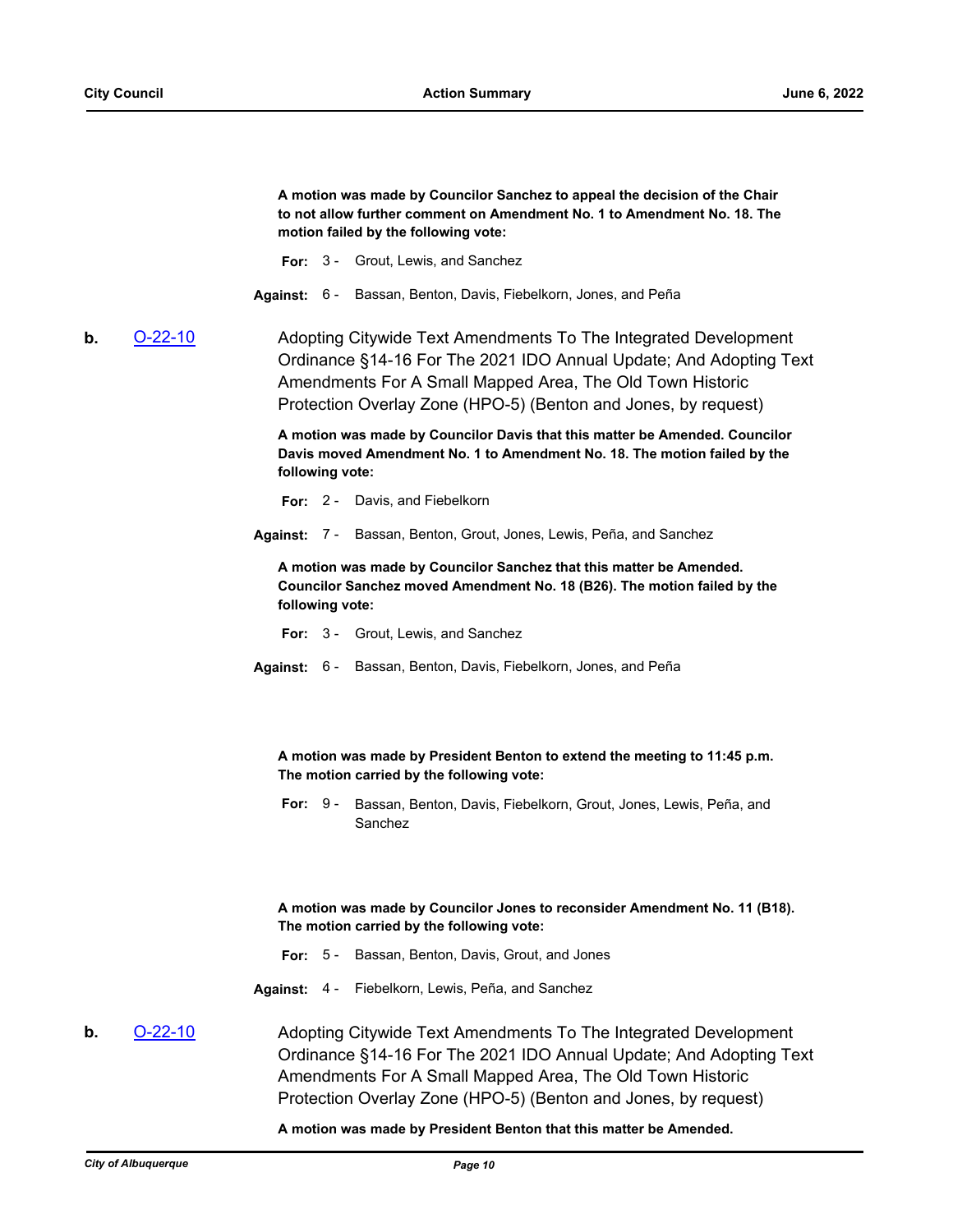| President Benton moved Amendment No. 11 (B18). The motion carried by the |  |
|--------------------------------------------------------------------------|--|
| following vote:                                                          |  |

- **For:** 5 Bassan, Benton, Davis, Jones, and Peña
- **Against:** 4 Fiebelkorn, Grout, Lewis, and Sanchez

**A motion was made by President Benton to extend the meeting to 12:15 a.m. The motion carried by the following vote:**

**For:** Bassan, Benton, Davis, Fiebelkorn, Grout, Jones, Lewis, Peña, and Sanchez For:  $9 -$ 

**b. [O-22-10](http://cabq.legistar.com/gateway.aspx?m=l&id=/matter.aspx?key=12818)** Adopting Citywide Text Amendments To The Integrated Development Ordinance §14-16 For The 2021 IDO Annual Update; And Adopting Text Amendments For A Small Mapped Area, The Old Town Historic Protection Overlay Zone (HPO-5) (Benton and Jones, by request)

#### **A motion was made by Councilor Jones that this matter be Postponed to August 1, 2022.**

**A motion was made by Councilor Bassan to Call the Question. The motion carried by the following vote:**

- **For:** 7 Bassan, Benton, Davis, Fiebelkorn, Grout, Jones, and Peña
- **Against:** 2 Lewis, and Sanchez
- **b.** [O-22-10](http://cabq.legistar.com/gateway.aspx?m=l&id=/matter.aspx?key=12818) Adopting Citywide Text Amendments To The Integrated Development Ordinance §14-16 For The 2021 IDO Annual Update; And Adopting Text Amendments For A Small Mapped Area, The Old Town Historic Protection Overlay Zone (HPO-5) (Benton and Jones, by request)

**A motion was made by Councilor Jones that this matter be Postponed as Amended to August 1, 2022. The motion failed by the following vote:**

- **For:** 1 Grout
- **Against:** 8 Bassan, Benton, Davis, Fiebelkorn, Jones, Lewis, Peña, and Sanchez

**A motion was made by President Benton that this matter be Passed as Amended. The motion failed by the following vote:**

- **For:** 4 Bassan, Benton, Davis, and Fiebelkorn
- **Against:** 5 Grout, Jones, Lewis, Peña, and Sanchez
- **c. [O-22-18](http://cabq.legistar.com/gateway.aspx?m=l&id=/matter.aspx?key=12881)** Amending The Albuquerque Retailers, Meat Markets And Wholesalers Ordinance To Revise Inspection Frequency, Update Permit Processes, Revise Fee Procedures, And To Regulate Edible Cannabis Products (Fiebelkorn, by request)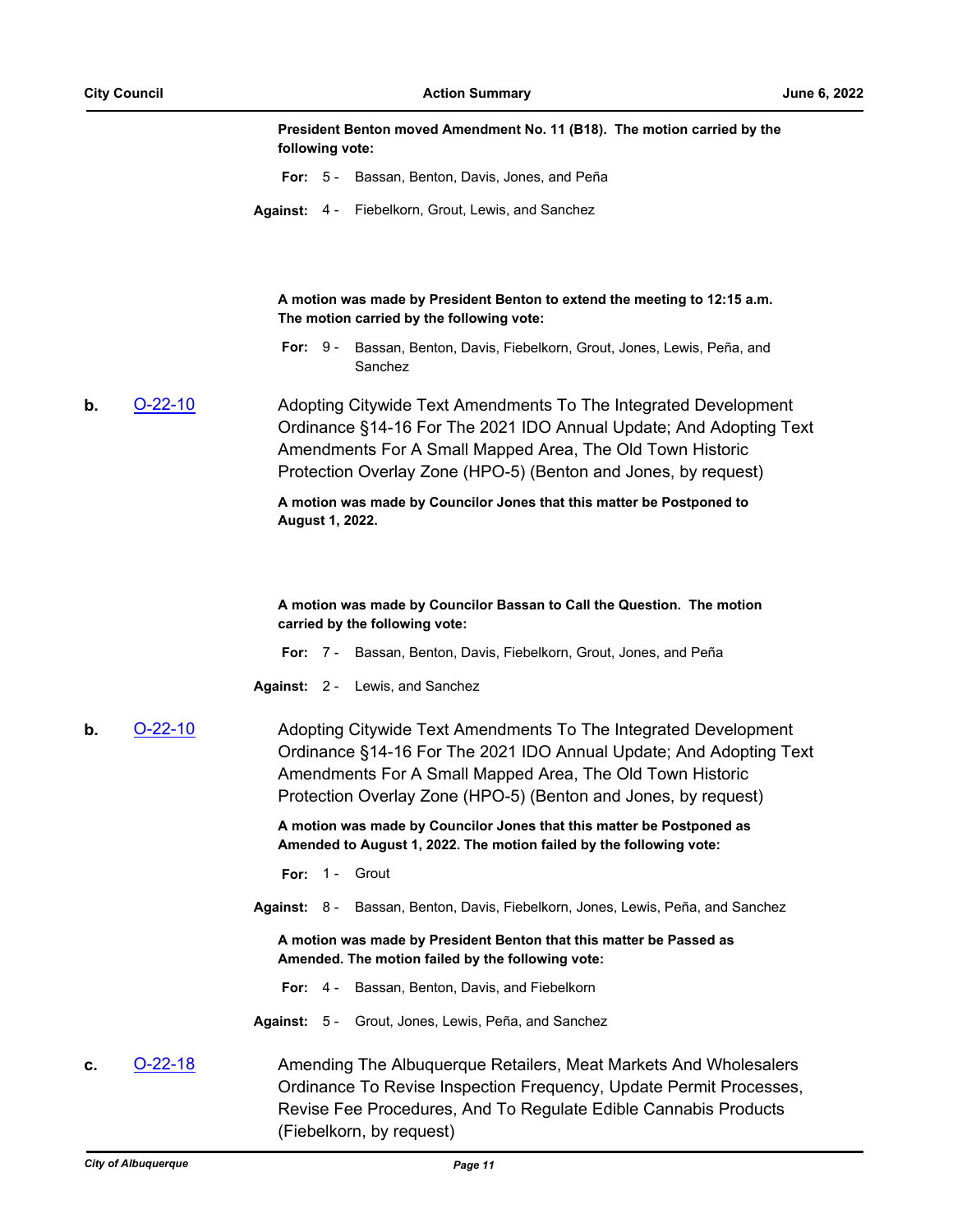**A motion was made by Councilor Davis that this matter be Amended. Councilor Davis moved Amendment No. 1.**

**A motion was made by President Benton that this matter be Postponed to June 22, 2022. The motion carried by the following vote:**

**For:** Bassan, Benton, Davis, Fiebelkorn, Grout, Jones, Lewis, Peña, and Sanchez For:  $9 -$ 

**A motion was made by Councilor Jones to reconsider the vote on O-22-10. The motion carried by the following vote:**

- **For:** 5 Bassan, Benton, Davis, Fiebelkorn, and Jones
- **Against:** 4 Grout, Lewis, Peña, and Sanchez

**b. [O-22-10](http://cabq.legistar.com/gateway.aspx?m=l&id=/matter.aspx?key=12818)** Adopting Citywide Text Amendments To The Integrated Development Ordinance §14-16 For The 2021 IDO Annual Update; And Adopting Text Amendments For A Small Mapped Area, The Old Town Historic Protection Overlay Zone (HPO-5) (Benton and Jones, by request)

#### **A motion was made by President Benton that this matter be Passed as Amended. The motion carried by the following vote:**

- **For:** 5 Bassan, Benton, Davis, Fiebelkorn, and Jones
- **Against:** 4 Grout, Lewis, Peña, and Sanchez
- **d.** [O-22-19](http://cabq.legistar.com/gateway.aspx?m=l&id=/matter.aspx?key=12882) Amending The Albuquerque Food Sanitation Ordinance To Update Permit Processes, Revise Fee Procedures, And To Regulate Edible Cannabis Products (Fiebelkorn, by request)

**A motion was made by Councilor Fiebelkorn that this matter be Postponed to June 22, 2022. The motion carried by the following vote:**

- For: 9 Bassan, Benton, Davis, Fiebelkorn, Grout, Jones, Lewis, Peña, and Sanchez
- **e.** [O-22-24](http://cabq.legistar.com/gateway.aspx?m=l&id=/matter.aspx?key=12920) Amending The Municipal Solid Waste Rate Table To Incorporate The FY23 Residential Rate Increase In The Rate Appendix (Peña and Benton, by request)

**A motion was made by Councilor Peña that this matter be Passed. The motion carried by the following vote:**

- **For:** 5 Benton, Davis, Fiebelkorn, Jones, and Peña
- **Against:** 4 Bassan, Grout, Lewis, and Sanchez
- **i.** [R-22-20](http://cabq.legistar.com/gateway.aspx?m=l&id=/matter.aspx?key=12874) Staying The Enforcement Of § 2-6-1-4 (B)(1) & (5) And Creating A Working Group To Study The Effects Of Remote Meetings Of Public Boards, Commissions, And Committees (Peña, by request)